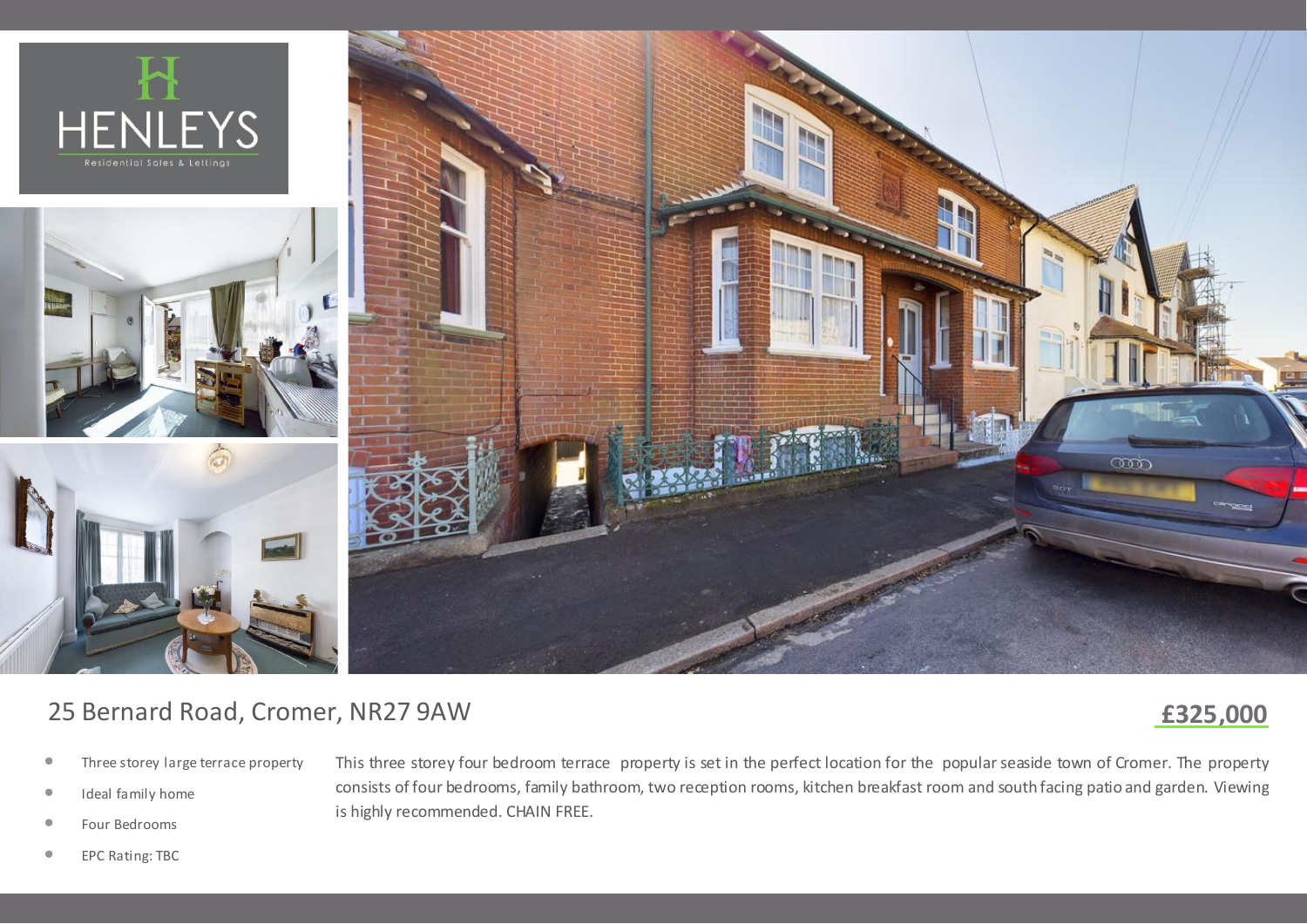



### Property Description

#### LOCATION

Cromer has a good array of independent shops and national supermarkets. There are also many restaurants, cafes and public houses in the town and dose by. Cromer and District Hospital, dental surgeries, a GP surgery, an infant, junior and academy school within the town. The region's historic capital, Norwich, is just over 20 miles away. Norwich is the main commercial, cultural, retail, entertainment and transport link for the county. Cromer has railway links to Norwich, the Broads and its neighbouring town Sheringham.

#### **OVERVIEW**

This large terrace property lies over three store is and would make a fantastic family home or second home with a low maintenance garden and patio the rear. The property consist of four bedrooms a family bathroom along with two recepti on rooms and a kitchenbreakfast room. There is also scope to convert the loft into two further bedrooms. The property has sea views and is within a short walk from stunning beaches, pier town centre and transport links that Cromer has to offer.

#### HALLWAY

Door to the front, carpet, radiator, doors off to reception rooms and bedrooms and stairs to the lower ground floor and first floor.

#### LOUNGE

Single glazed bay window to the front, carpet and radiator.

#### BEDROOM

Double glazed window to the rear, carpet, radiator, wash hand basin with splash back tiles.

#### BATHROOM

Single glazed obscure glass window to the rear, WC, bath wash hand basin and carpet.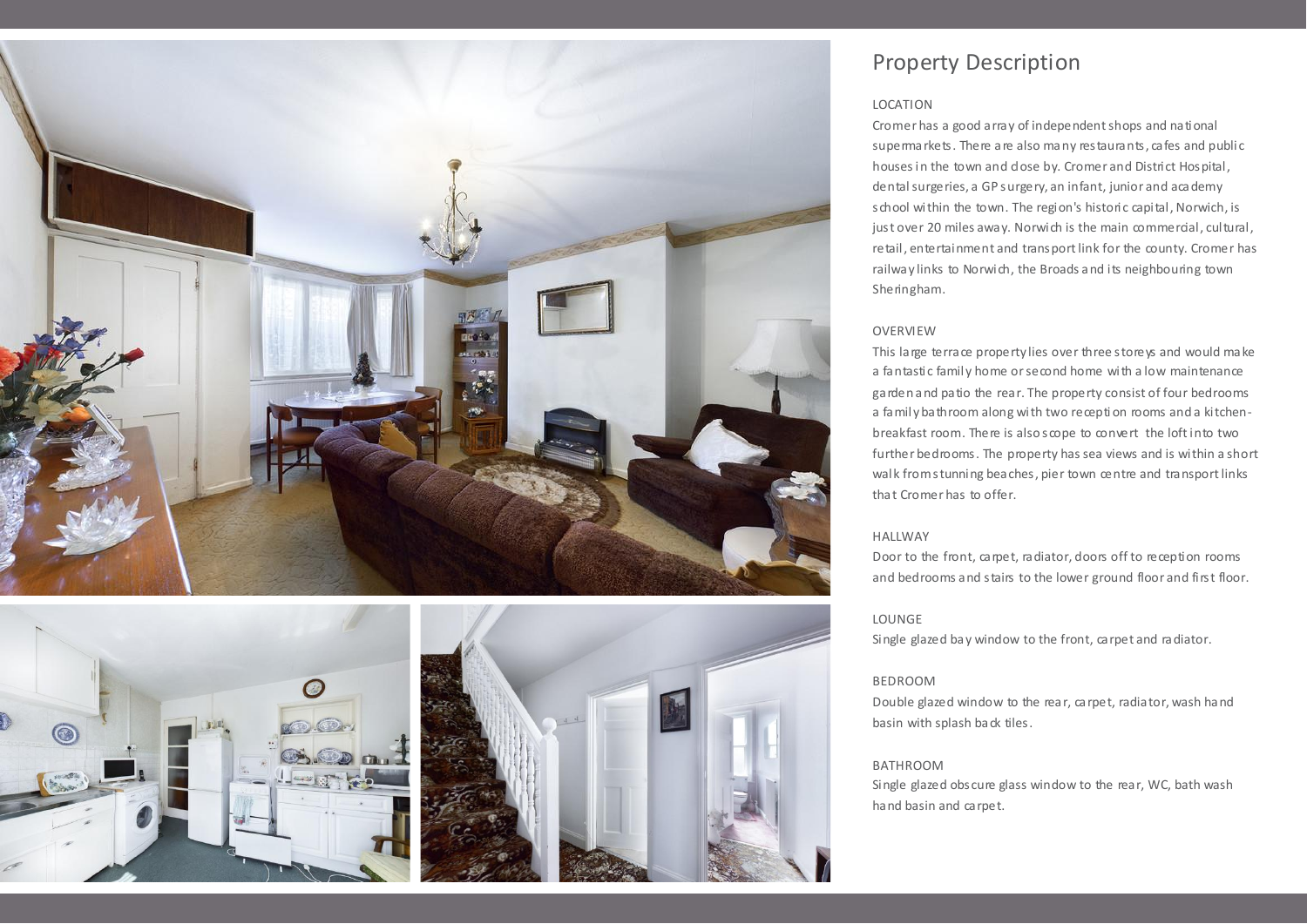







#### KITCHEN/BREAKFAST ROOM

The kitchen breakfast room consists of base units, sink drainer, built in cupboard, single glazed window to the rear and double glazed doors opening up south facing patio and garden.

#### LOUNGE

Double glazed window to the front, carpets, under stairs storage and radiator.

#### LANDING

Carpet, radiator loft access and built in airing cupboard.

#### BEDROOM ONE

Double glazed window to the front with sea views, carpets, radiator, sink with built in cupboard and built in wardrobe.

#### BEDROOM TWO

Double glazed window to the rear, carpet, radiator, sink drainer with splash back tiles.

#### BEDROOM THREE

Double glazed window to the rear, carpet and radiator.

#### PATIO & GARDEN

Paved patio area with outside tap, gate to access the passage and garden with garden shed. There is also a small building housing WC.

The garden is mainly laid to lawn with a outbuilding/shed, this space could potentially be utilised as a home office/ studio.